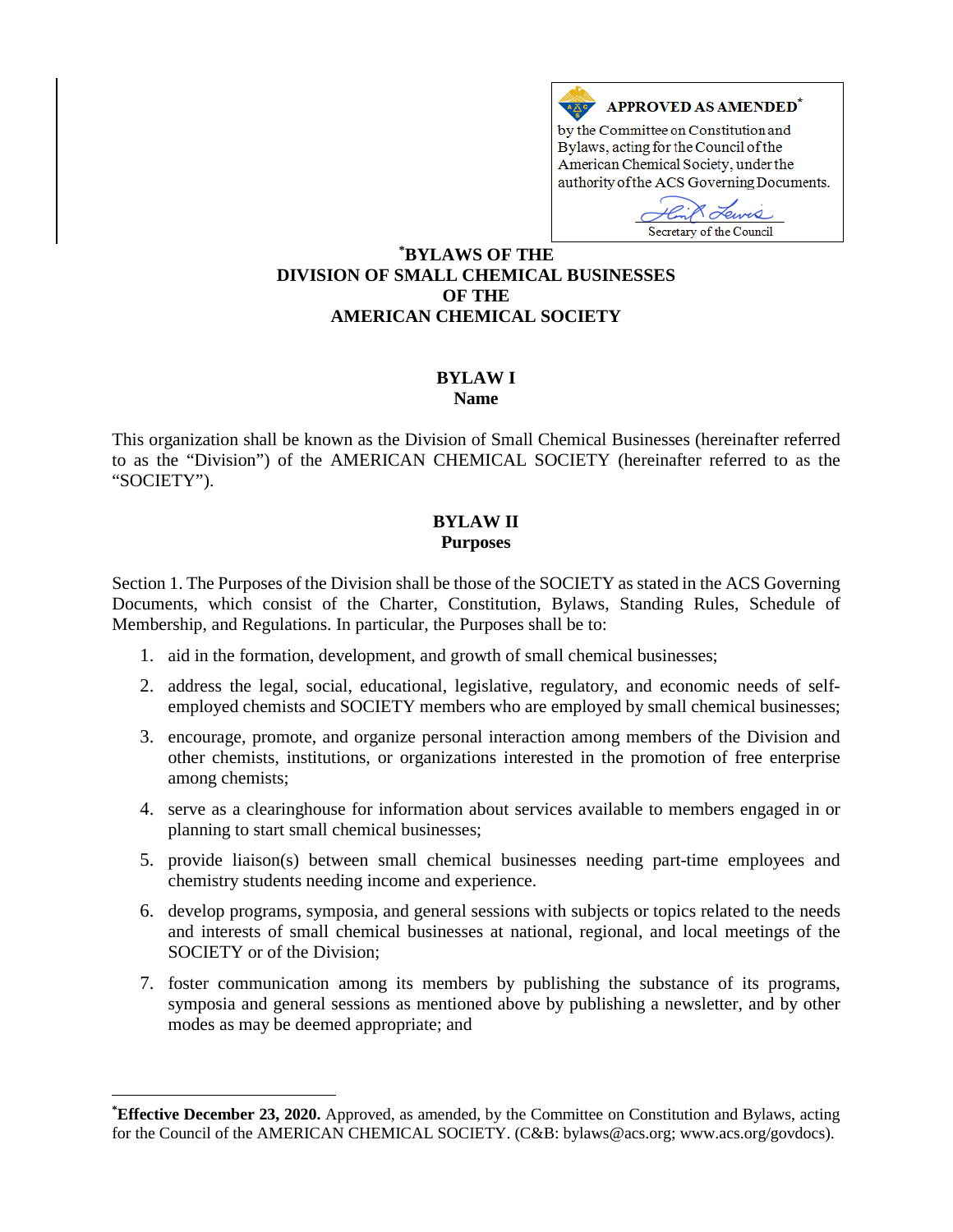8. provide the expertise and experience of its members to the SOCIETY and for the betterment of the public.

Section 2. Nothing in these bylaws shall be inconsistent with the ACS Governing Documents.

Section 3. The Division is organized exclusively for charitable, educational, and scientific purposes, including, for such purposes, the making of distributions to organizations that qualify as exempt organizations under Section  $501(c)(3)$  of the Internal Revenue Code, or corresponding section of any future federal tax code.

## **BYLAW III Members and Affiliates**

Section 1. Membership in the Division is open to all MEMBERS and STUDENT MEMBERS (hereinafter collectively referred to as "members") of the SOCIETY. Any member of the SOCIETY may join the Division by enrolling with the Division and paying the established annual dues as mentioned elsewhere in these bylaws.

Section 2. STUDENT MEMBERS shall be entitled to all privileges of membership except that of holding an elective position of the SOCIETY and of the Division. A STUDENT MEMBER may not serve as a Councilor, Alternate Councilor, or the Temporary Substitute Councilor and may not hold an elective position of the Division as noted elsewhere in these bylaws. A STUDENT MEMBER may be appointed as a committee chair.

Section 3. The Division may have Division Affiliates as authorized in the ACS Governing Documents. A Division Affiliate shall retain affiliate status only so long as payment is made of Division Affiliate dues of not less than two dollars (\$2.00) per annum. A Division Affiliate may not (1) hold an elective position, (2) vote on Articles of Incorporation and bylaws, (3) vote for the Councilor(s) or Alternate Councilor(s), or (4) serve as a voting member of the Executive Committee. Except as mentioned above, a Division Affiliate may vote for an elective position of the Division and may be appointed as a committee chair.

Section 4. A Society Affiliate may become a Society Affiliate of the Division provided that Division dues established for Society Affiliates are paid. A Society Affiliate may not (1) hold an elective position, (2) vote on Articles of Incorporation and bylaws of the Division, (3) vote for the Councilor(s) or Alternate Councilor(s), or (4) serve as a voting member of the Executive Committee. Except as mentioned above, a Society Affiliate may vote for an elective position of the Division and may be appointed as a committee chair.

Section 5. Members and affiliates, which includes Society Affiliates and Division Affiliates, shall have such rights and privileges as accorded to them by the ACS Governing Documents and these bylaws.

Section 6. Any member or affiliate may resign from membership in the Division by submitting a resignation in writing to the Secretary of the Division; any dues previously paid shall not be refunded.

#### **BYLAW IV Officers, Executive Committee, and Councilor(s)**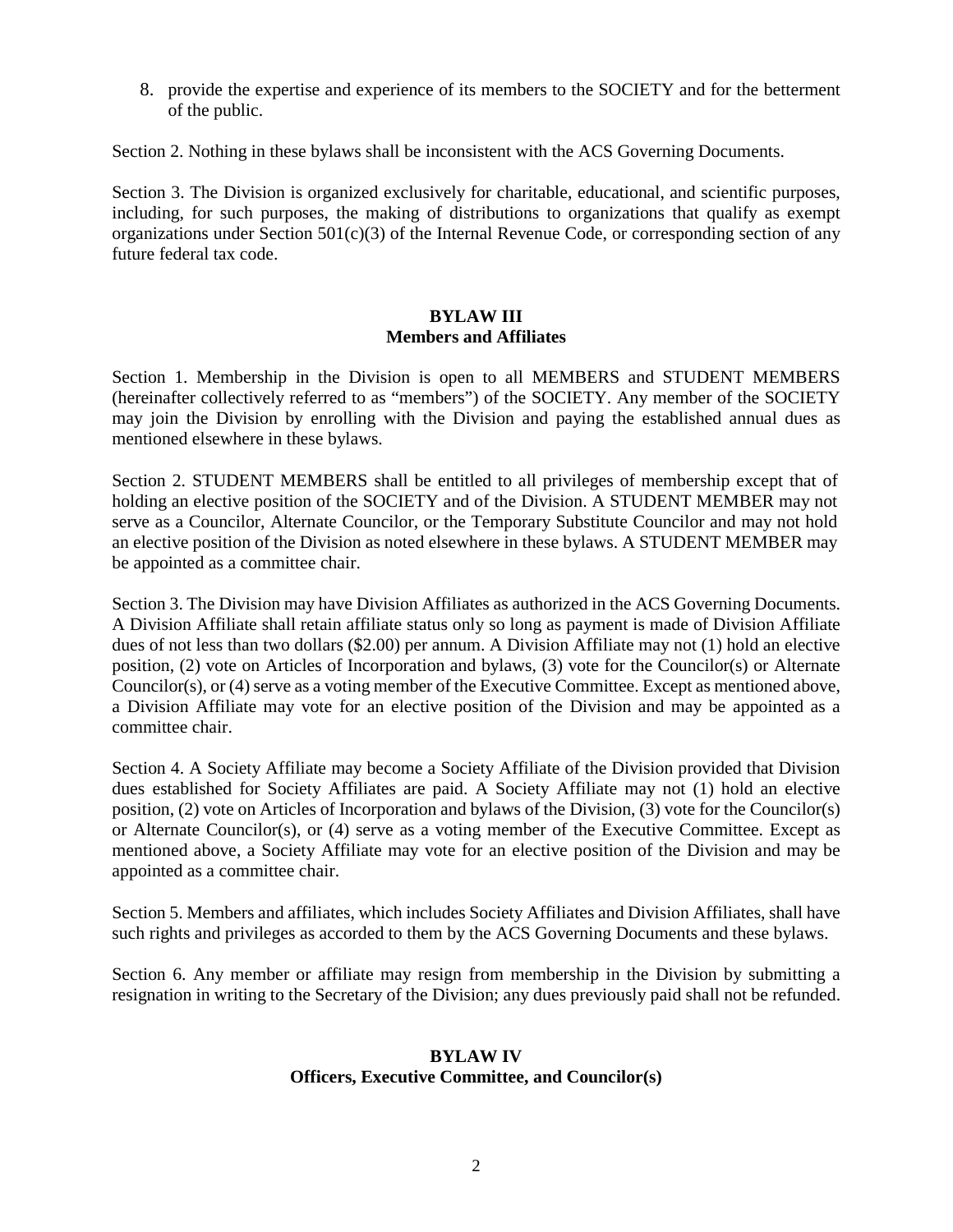Section 1. The officers of the Division shall be MEMBERS of the SOCIETY and the Division and shall consist of the Chair, Chair-Elect, Secretary, and Treasurer. The Secretary and Treasurer positions may be held by the same person.

Section 2. The Executive Committee shall be the governing body of the Division and as such shall have full power to conduct, manage, and direct the business and affairs of the Division in accordance with the ACS Governing Documents and these bylaws. The Executive Committee shall consist of the officers of the Division, the Immediate Past Chair, the Councilor(s) and Alternate Councilor(s), and the chairs of the standing committees.

Section 3. The Chair and Chair-Elect shall serve for a term of two years beginning on January 1 or until their successors take office. At the end of the Chair-Elect's term of office, the Chair-Elect shall succeed to the office of Chair. The Secretary and Treasurer shall serve for a term of two years beginning on January 1 or until their duly elected successors take office; they shall be elected in alternate years, whenever possible, to provide for a rotation of terms. With the exception of the Chair and Chair-Elect, the incumbent of any position is eligible for reelection. The Chair is not eligible to serve in the position of another Section officer until the end of the term as Immediate Past Chair.

Section 4. The duties of the officers shall be such as usually pertain to their offices, together with those required by these bylaws and by the ACS Governing Documents, and such other duties as may be assigned to them from time to time by the Executive Committee.

- a. The duties of the Chair shall be to preside at meetings of the Executive Committee, to carry into effect the decisions and recommendations of that Committee, to preside at meetings of the Division to conduct governance business, and to appoint annually, with the approval of the Executive Committee, all committee chairs and others serving on committees, as provided elsewhere in these bylaws, and to carry out the duties required by these bylaws and the ACS Governing Documents.
- b. The duties of the Chair-Elect shall be to assist the Chair with the direction and management of the Division. In the absence of the Chair, the duties of the office shall devolve upon the Chair-Elect.
- c. The duties of the Secretary shall be to keep a record of the minutes of the meetings of the Division and of the Executive Committee, to maintain a list of members and affiliates, to send to members and affiliates such notices as the business of the Division may require, to submit a report to the Division at its annual meeting, and to carry out the duties required by these bylaws and the ACS Governing Documents. The Secretary shall preside over meetings in the absence of both the Chair and Chair-Elect.
- d. The Treasurer shall have charge of the funds of the Division, keep an accurate record of all receipts and disbursements, receive dues, and make those disbursements approved by the Executive Committee. The Treasurer shall render an account of all transactions and of the financial condition of the Division to the Executive Committee at times set by the Committee and shall submit such reports as are required by the ACS Governing Documents. The Treasurer shall submit the annual accounting of the Division to the Finance Committee by January 15 each year.

Section 5. Vacancies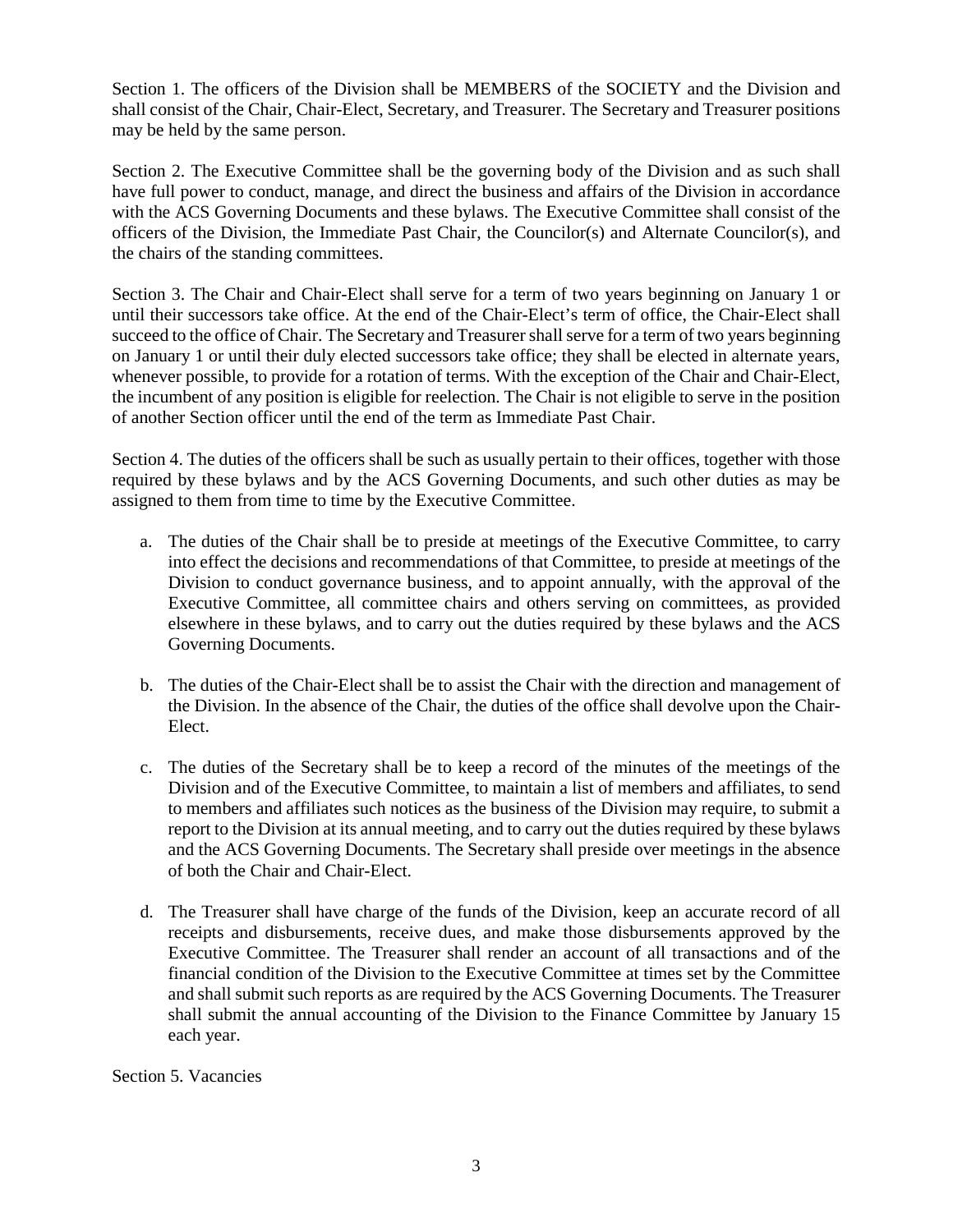- a. In the event of a vacancy in the office of Chair, the Chair-Elect shall assume the duties of Chair for the remainder of the term. In such case, the Chair-Elect moving into the position of Chair shall also hold that position during the normal term as Chair as part of the leadership transition.
- b. All other vacancies, except for Councilor(s) and Alternate Councilor(s), shall be filled by majority vote of the Executive Committee through interim appointment for the period up to the next annual election. At that time, the procedures for election as outlined in the bylaws of the Division shall be followed.
- c. An interim appointee to the vacated office of Chair-Elect shall not automatically succeed to the office of Chair. At the next election, both a Chair and a Chair-Elect shall be elected.

Section 6. Councilor(s), Alternate Councilor(s), and Temporary Substitute Councilor

- a. The Division shall have Councilor(s) and Alternate Councilor(s) as provided in the ACS Governing Documents. The Division's Councilor(s) and Alternate Councilor(s) shall carry out those duties assigned to them by the ACS Governing Documents. In particular, the Councilor(s) (or Alternate Councilor(s) or Temporary Substitute Councilor if so designated to serve in place of the Councilor for a particular meeting), shall attend meetings of the Council of the SOCIETY and represent the Division at such meetings.
- b. Councilor(s) and Alternate Councilor(s) shall be elected by ballot from among the MEMBERS for three-year terms beginning January 1. Reelection is permissible. Councilor(s) shall be elected in separate years, whenever possible, to provide for a rotation of terms in accordance with the ACS Governing Documents. A partial term of one or two years shall be used whenever necessary to establish or to restore rotation of three-year terms provided that the Councilor and/or Alternate Councilor agree to the partial term before the election.
- c. In the event that a Councilor is unable to attend a specified meeting of the Council of the SOCIETY, the Chair of the Division shall appoint one of the Alternate Councilor(s) to serve as Councilor at the specified meeting. Such appointment of an Alternate Councilor shall be for only one meeting.
- d. If every Councilor and Alternate Councilor of the Division will be absent from a Council meeting, thus leaving the Division without representation at such meeting, the Executive Committee may designate one MEMBER of the Division as a Temporary Substitute Councilor in accordance with the ACS Governing Documents.
- e. The Executive Committee shall designate one or more Councilor(s) to be disqualified under provisions of the ACS Governing Documents for reallocation of Councilor(s) among the Divisions.
- f. Any vacancy in the position of Councilor or Alternate Councilor shall be filled for the remainder of the unexpired term at the time of the next annual election. The vacancy may be filled until the next annual election by appointment by the Executive Committee.

## **BYLAW V Manner of Election**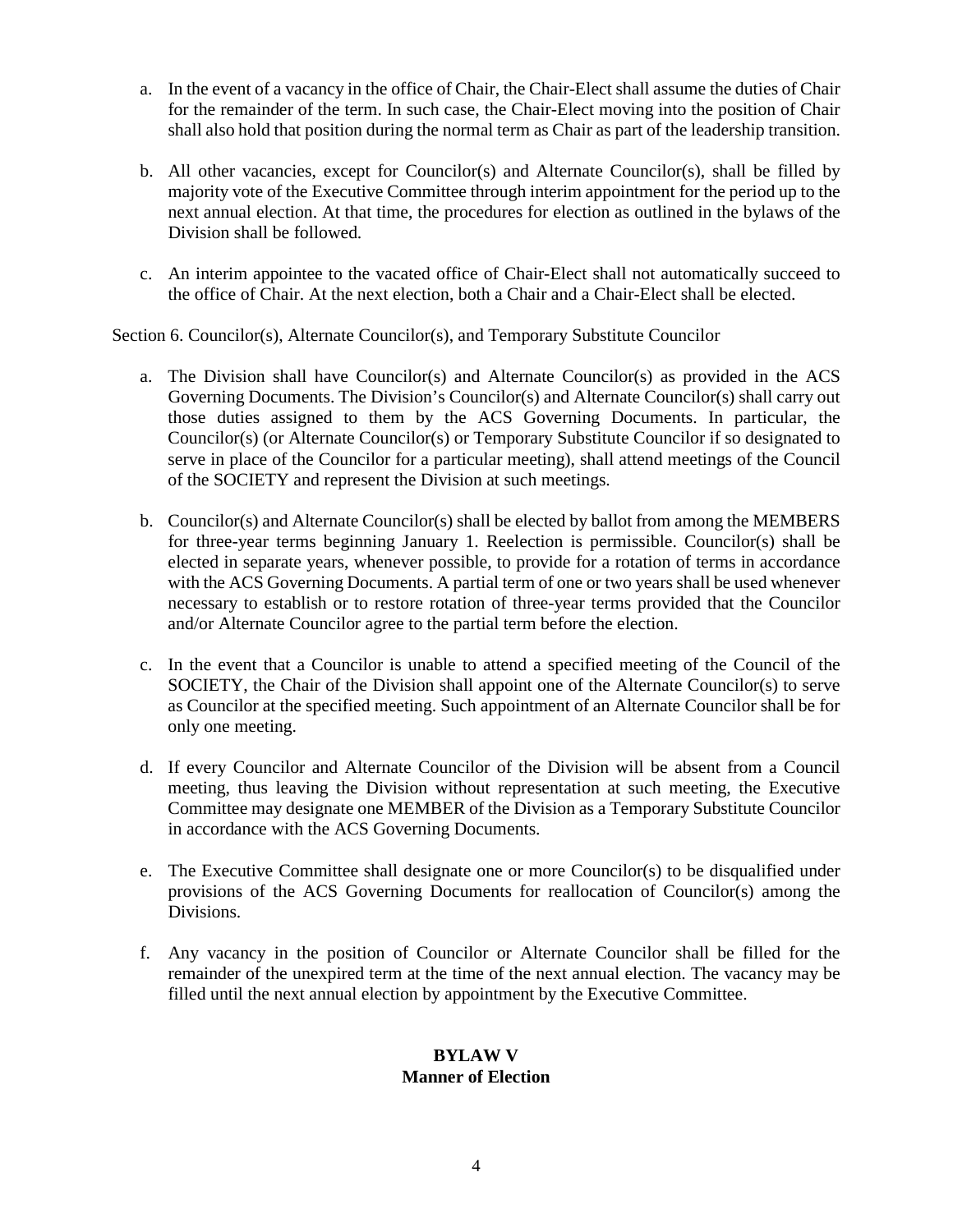Section 1. The election of officers shall be conducted either by a ballot distributed to the members and affiliates of the Division in accordance with the ACS Governing Documents and these bylaws, or at a regular meeting of the Division provided there is a quorum present as described elsewhere in these bylaws. Division Affiliates and Society Affiliates may vote for any elective position(s) of the Division in the same manner as described above. Councilor(s) and Alternate Councilor(s) shall be elected by a ballot distributed to all members of the Division; affiliates may not vote for Councilor(s) and Alternate Councilor(s).

Section 2. In September of each year, the Nomination Committee shall report to the membership its list of nominees for each office and for Councilor(s) and Alternate Councilor(s) to be elected by the Division. Prior to October 15, any member or affiliate of the Division may, in writing or from the floor at a meeting to conduct governance business, nominate additional candidates for office, provided that the candidates are MEMBERS of the Division for officers and for Councilor(s) and Alternate Councilor(s), as required elsewhere in these bylaws, if the nomination is seconded by another member or affiliate. Nominations so made shall be equally valid as those from the Nomination Committee. All candidates nominated shall have indicated willingness to serve if elected.

Section 3. When a ballot is used, the candidates for each office and for Councilor(s) and Alternate Councilor(s) shall be listed in an order to be selected by lot. The ballot shall be distributed by November 1 to eligible voters as noted above. Affiliates may not vote for Councilor(s) and Alternate Councilor(s). The ballot shall provide for a write-in candidate for each position to be filled. A paper ballot shall be provided to any eligible voter who requests it.

Section 4. The ballots shall be tabulated and validated not later than November 15. The candidate for each position receiving the largest number of votes shall be declared elected. In case of a tie vote for any position, the Executive Committee, by ballot, shall elect from among the candidates who share the tie vote; the candidate receiving the largest number of votes shall be declared elected.

Section 5. The results shall be announced by the Division Chair or the Chair's designee as soon as possible after the election and published in the Division's newsletter and/or on the Division's website soon thereafter. The results shall be certified to the Chief Executive Officer of the SOCIETY not later than December 1.

Section 6. In accordance with the ACS Governing Documents, balloting procedures should ensure fair balloting that is open to all eligible members, protection against fraudulent balloting, and the timely reporting and archiving of balloting results.

#### **BYLAW VI Recall of Elected Officials**

Section 1. The elected officials of the Division (officers and elected Executive Committee members, but not the Councilor(s) and Alternate Councilor(s)) are subject to recall for neglect of duties or conduct injurious to the SOCIETY. Recall procedures are not applicable to Councilor(s) and Alternate Councilor(s).

Section 2. The recall of an official shall be initiated when a signed petition, indicating in writing the specific charges and reasonable substantiating evidence, is submitted to the Chair from at least five members of the Division. In the event the Chair is the official in question, the Chair-Elect shall receive the petition and shall assume the duties of the Chair with respect to this issue until the issue is resolved.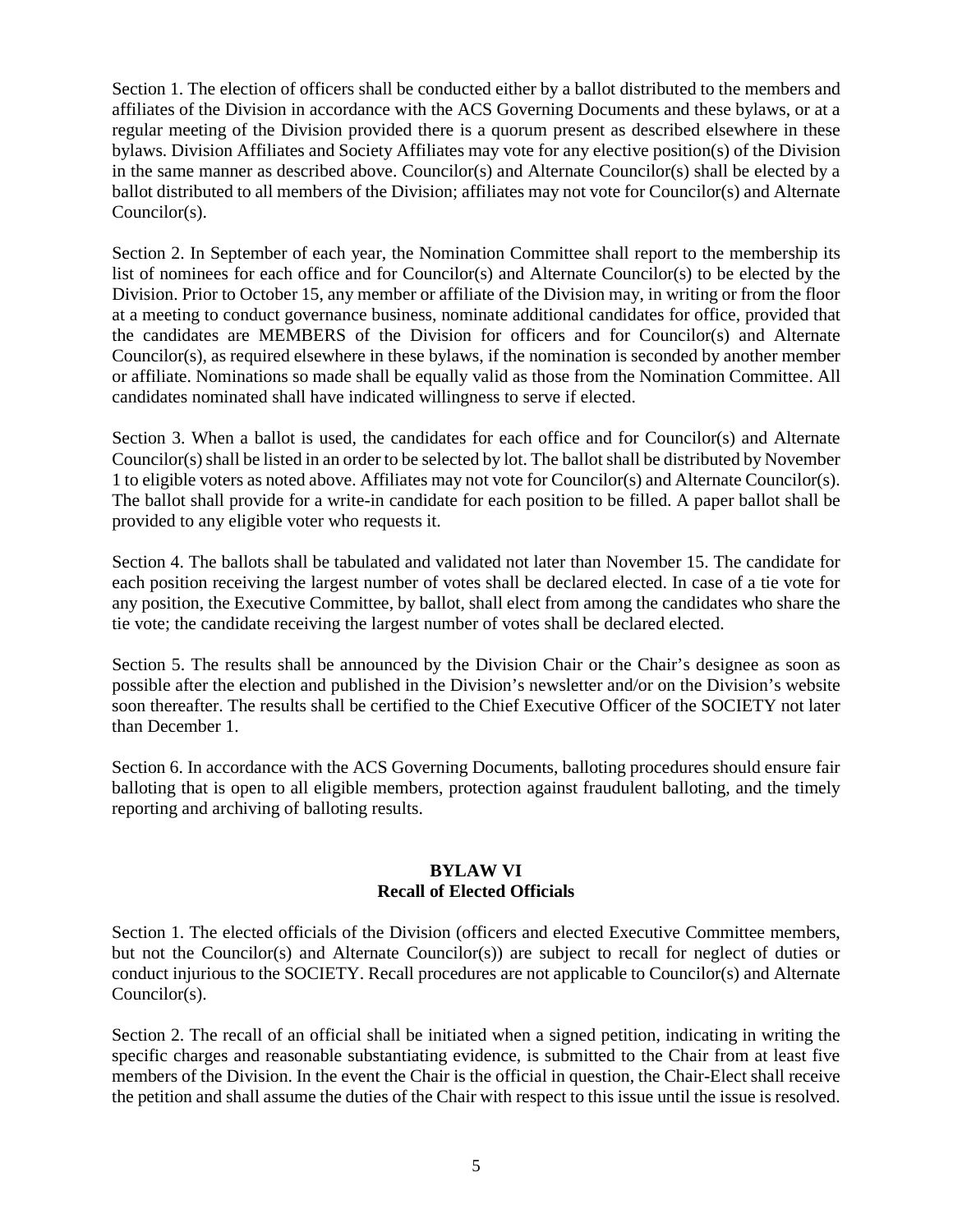Section 3. The Chair shall, without delay, determine that the petitioners are aware of the gravity of their actions and the procedures to be followed. The Chair shall seek an alternate resolution to the problem and a withdrawal of the petition at this time. In the absence of a resolution to the problem, the Chair shall notify the members of the Executive Committee and call a special meeting within thirty days.

- a. The Executive Committee shall promptly continue the recall process or dismiss the petition as ill-founded or find an alternative solution to the problem. The Chair shall promptly inform the petitioners and the official of the decision of the Executive Committee. If no contact with the official can be made after a reasonable effort, the Executive Committee may remove the official in question with a two-thirds (2/3) vote of the remaining members.
- b. If the proceedings continue:
	- (1) The Chair shall assign the duties of the official to another qualified member or MEMBER of the Division, as required elsewhere in these bylaws, until the issue is resolved.
	- (2) The official shall be offered an opportunity to answer the allegations in the petition before the Executive Committee. A certified letter shall be sent to the last known address on the official SOCIETY membership roll. Upon notification, the official shall have thirty days to make a written response to the allegations.
	- (3) The Executive Committee shall decide whether or not to proceed after studying the official's response. The Chair shall inform the official and the petitioners of the decision of the Executive Committee. If the Executive Committee decides that the proceedings shall continue, the official shall choose one of the following options:
		- (a) The official may resign.
		- (b) The official may request a recall vote. Division members shall be informed, through brief written statements prepared by the Executive Committee and the official, of the issues involved with the recall vote. Both statements shall be distributed to the members with the ballot. A paper ballot shall be provided to any member who requests it. At least two-thirds (2/3) of the votes cast shall be required for the official to be removed from office. The membership shall be informed of the results of the recall vote.
		- (c) The official may request a hearing and a recall vote by the remaining members of the Executive Committee. At least a two-thirds (2/3) vote of the remaining members of the Executive Committee shall be required to recall the official.
		- (d) The official may choose not to respond and thus forfeit the position.

Section 4. The vacancy provisions of these bylaws shall be used to fill a vacancy caused by a recall process. The Chief Executive Officer of the SOCIETY shall be informed of the recall and the filling of the vacancy.

## **BYLAW VII Committees**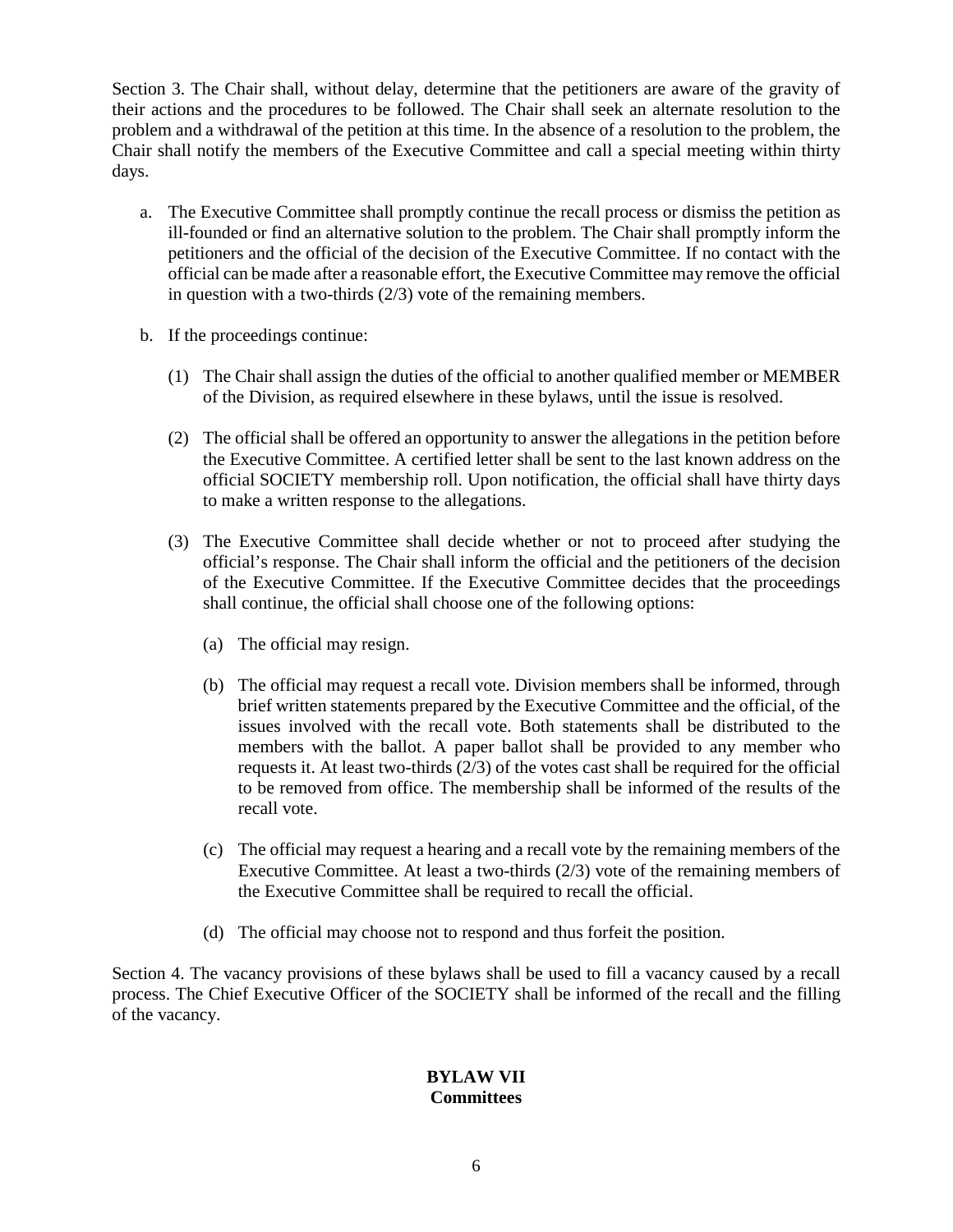Section 1. The Executive Committee shall establish committees as necessary for the proper operation of the Division. All committee members shall be members and/or affiliates of the SOCIETY and the Division.

Section 2. The Division shall have the following standing committees: Finance, Membership, Nomination, Program, and Public Relations/Communications**.** The members of the standing committees shall be appointed annually, as mentioned elsewhere in these bylaws.

## **BYLAW VIII Meetings**

Section 1. The Executive Committee shall designate the times and places of the Division's meetings as it finds necessary or desirable for the proper functioning of the Division. The Division shall hold at least one technical session annually; however, this requirement may be modified by the Executive Committee.

Section 2. The annual meeting of the Division to conduct governance business shall be held at the time of a national meeting of the SOCIETY, except as provided in the ACS Governing Documents. The Chair, in consultation with the Executive Committee, shall set the order of business for meetings of the Division to conduct governance business. The order of business may be suspended by a majority vote of the members present.

Section 3. The Division may hold special meetings to conduct governance business upon the written request of a majority of the Executive Committee or upon the written request of 5 members of the Division. To be valid, such request shall be received by the Secretary at least ten days before the date requested for the meeting and shall state the exact nature of the business to be transacted. No other business shall transpire at such meetings.

Section 4. Meetings of the Executive Committee and meetings of the Division to conduct governance business, with the approval of the Executive Committee, may be held by means of electronic communications technology that permits those in attendance to read or hear the proceedings substantially concurrently with their occurrence, and for voting members to vote as needed.

Section 5. The Executive Committee shall meet upon due notice either at the call of the Chair or upon request of a majority of its members. A quorum for an Executive Committee meeting shall consist of a majority of the voting members of the Committee. In the absence of a quorum, called meetings of the Executive Committee shall adjourn to a specific date.

Section 6. Due notice of the Division's meetings, not including committee meetings, shall be sent to each member and affiliate of the Division. A quorum for the transaction of governance business at such a Division meeting shall consist of 10 members of the Division. No governance business shall be conducted in the absence of a quorum.

Section 7. The fee for registration at any special meeting shall be decided by the Executive Committee.

Section 8. The most recent edition of *Robert's Rules of Order Newly Revised* shall be the parliamentary authority for all matters not covered in these bylaws or in the SOCIETY's documents.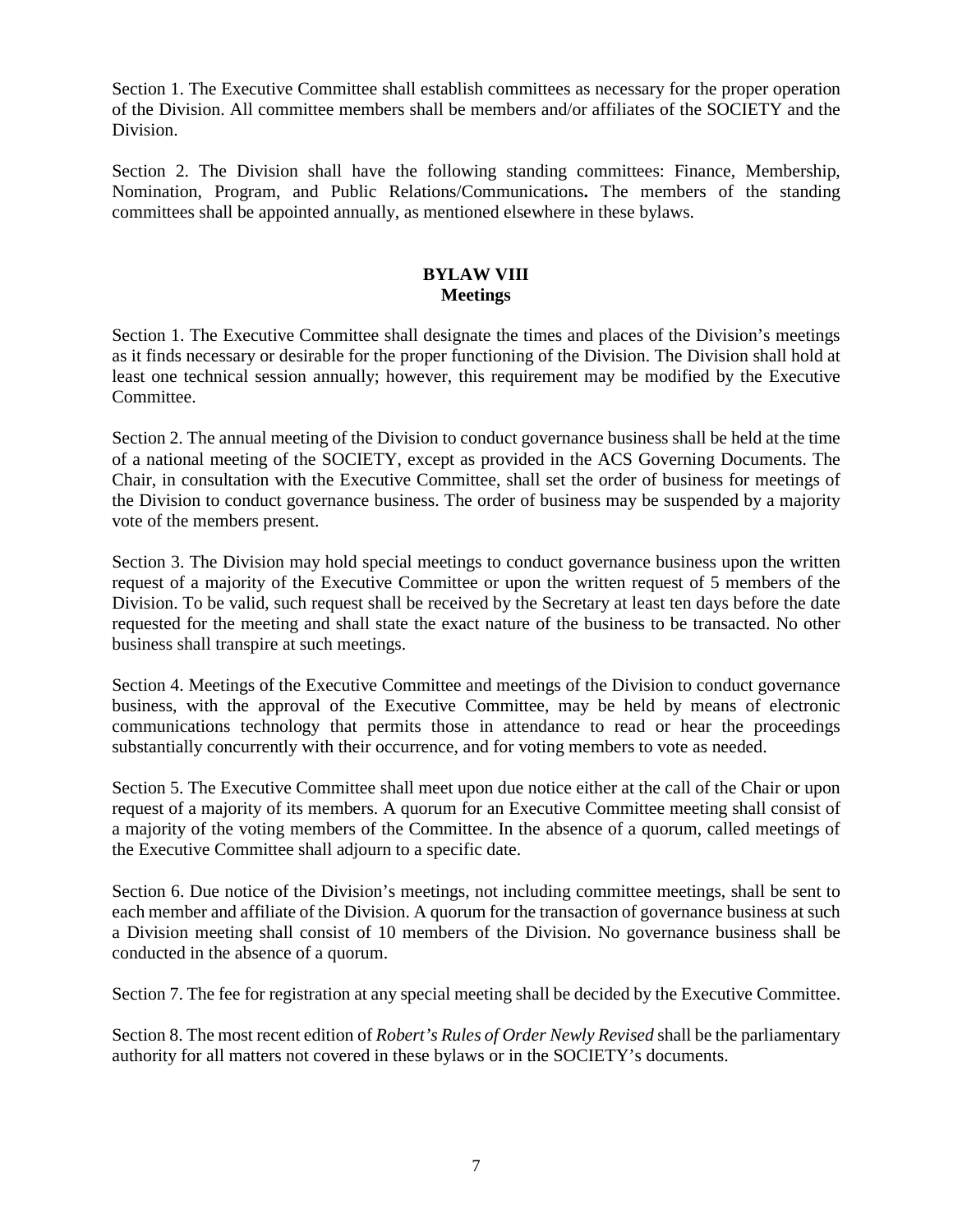### **BYLAW IX Finances**

Section 1.

- a. Members of the Division shall pay annual dues in an amount set by the Executive Committee. The Executive Committee shall have the option to waive or discount dues for STUDENT MEMBERS and for emeritus members.
- b. Society Affiliates shall pay annual dues in an amount set by the Executive Committee.
- c. The annual dues of Division Affiliates shall be determined by the Executive Committee in accordance with the ACS Governing Documents, and as mentioned elsewhere in these bylaws.

Section 2. The Division may raise or collect funds to be expended for Division purposes and may have the entire management and control of such funds insofar as such management and control shall not conflict with any provision of these bylaws or with the ACS Governing Documents.

Section 3. The Division may receive donations or bequests made to it, and may expend or invest the same on behalf of the Division. Such expenditures or investments shall be made by the Treasurer of the Division upon authorization by the Executive Committee.

Section 4. An annual audit of the books of the Treasurer and of any other transactions regarding the Division's funds shall be conducted by two or more disinterested members or individuals, appointed by the Executive Committee. The audit report shall be submitted to the Executive Committee by February 1.

## **BYLAW X Presentation of Papers**

Section 1. The Executive Committee shall be responsible for the selection of papers to be presented at meetings of the Division. It may delegate this authority to a Division member or to a committee created for this purpose.

Section 2. The rules for papers presented before meetings of the SOCIETY as outlined in the Bylaws and Regulations of the SOCIETY shall govern this Division.

## **BYLAW XI Subdivisions**

Section 1. The Division may organize within itself one or more units, known as Subdivisions, which shall be established to cover a specified portion of the general field of the Division. Each such Subdivision shall operate in conformity with the bylaws of, and shall be responsible to, the Division. Membership or affiliation in the Division shall be a requirement for participation in a Subdivision.

Section 2. Formation or discontinuance of a Subdivision shall be at the discretion of the Executive Committee of the Division. Steps to initiate a Subdivision may be taken by action of the Executive Committee or by a petition signed by at least 15 members of the Division, sent to the Executive Committee. The scope of the activities of a Subdivision shall be defined and monitored by the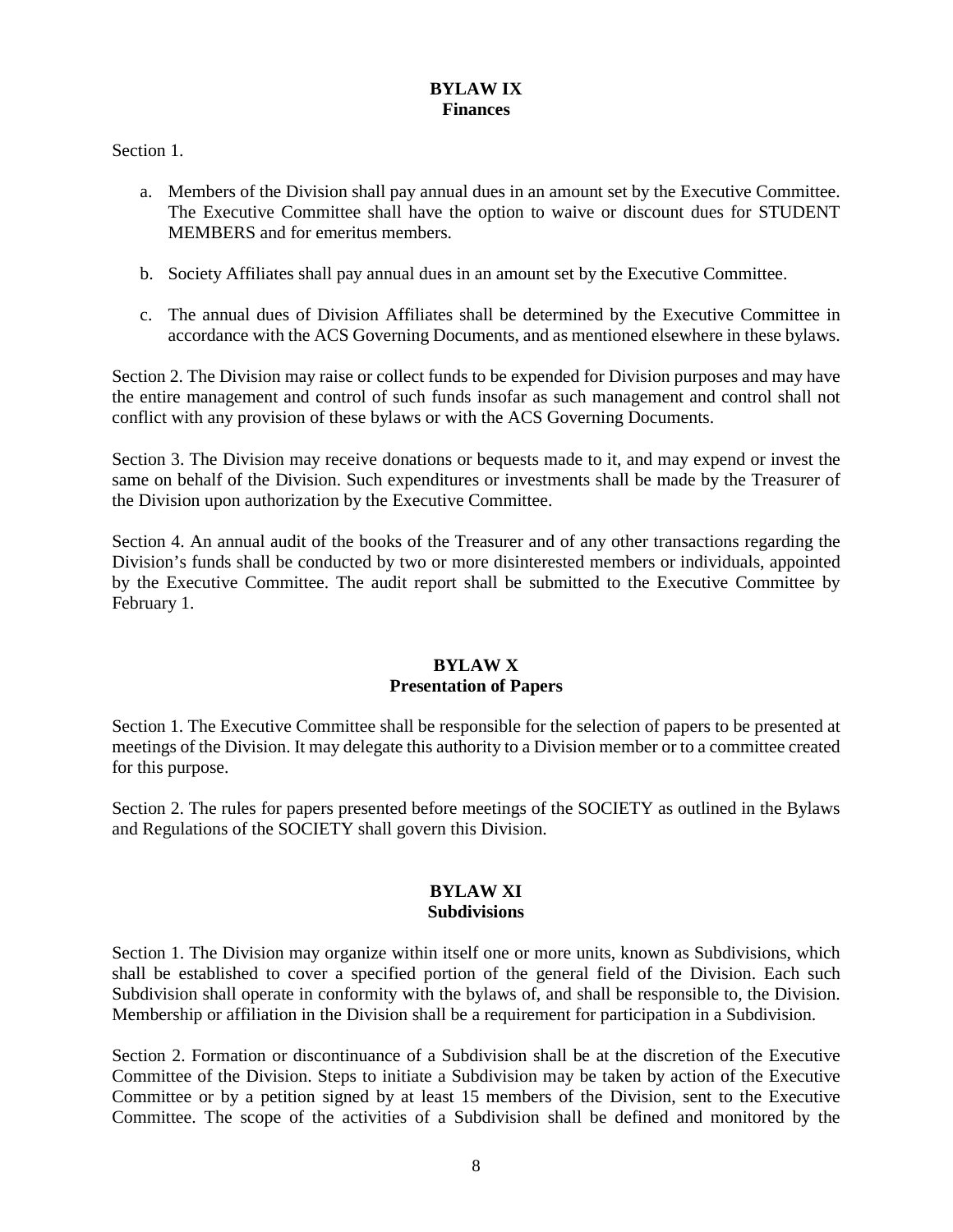Executive Committee of the Division. Members and affiliates of the Division may join the Subdivision by request to the Secretary of the Subdivision.

Section 3. Upon establishment of a Subdivision, the Executive Committee of the Division shall appoint members of the Division to serve as Chair, Chair-Elect, Secretary, and Treasurer of the Subdivision. The Secretary and Treasurer positions may be held by the same person. The Chair, Chair-Elect, Secretary, and Treasurer shall serve until the next regular election of the Division. Thereafter, the Chair-Elect shall succeed to the office of Chair and the members of the Subdivision shall nominate and elect the remaining officers, who must be willing to serve in these positions. The officers, who shall be members of the SOCIETY, shall be elected in accordance with election procedures for Division officers and shall serve for one year beginning January 1. The Chair of the Subdivision shall be a member of the Executive Committee of the Division and may appoint such committees as may be necessary to conduct the activities of the Subdivision. The Secretary of the Subdivision shall maintain a list of members and affiliates of the Subdivision. The Treasurer shall submit, periodically or as directed by the Executive Committee of the Division, an itemized statement of receipts and expenses to the Executive Committee of the Division.

Section 4. The necessary expenses of the Subdivision shall be authorized by the Executive Committee of the Division from Division funds and be credited to the Subdivision's funds, to be deposited by the Subdivision's Treasurer, upon proper authorization and verification of revenues and expenses by the Subdivision's officers. By majority vote, the officers of the Subdivision may set dues for the Subdivision upon approval of the Division's Executive Committee. Funds, including Subdivision dues and donations, collected by the Subdivision and the expenditure thereof shall be under the control of the officers of the Subdivision.

#### **BYLAW XII Affiliation with Other Technical Organizations**

Section 1. The Division may affiliate with other technical organizations that cover a specified portion of the general field of the Division, both domestically and in countries outside of the United States, provided that such affiliation does not contravene the ACS Governing Documents. Such affiliation must be approved by the Executive Committee of the Division, by confirmation by the Council Committee on Constitution and Bylaws, and in compliance with the specific requirements of the ACS Governing Documents.

Section 2. The affiliation with the technical organization shall become effective upon authorization by the Executive Committee of the Division, by the Council Committee on Divisional Activities, and by confirmation by the Council Committee on Constitution and Bylaws.

Section 3. The Executive Committee may terminate the affiliation with any technical organization by notifying, in writing, the governing body of the technical organization. The technical organization may terminate the affiliation upon written notice to the Division's Executive Committee. Affiliations shall terminate after five years unless reauthorized by the Executive Committee. The term of each subsequent reauthorization shall not exceed five years.

#### **BYLAW XIII Amendments**